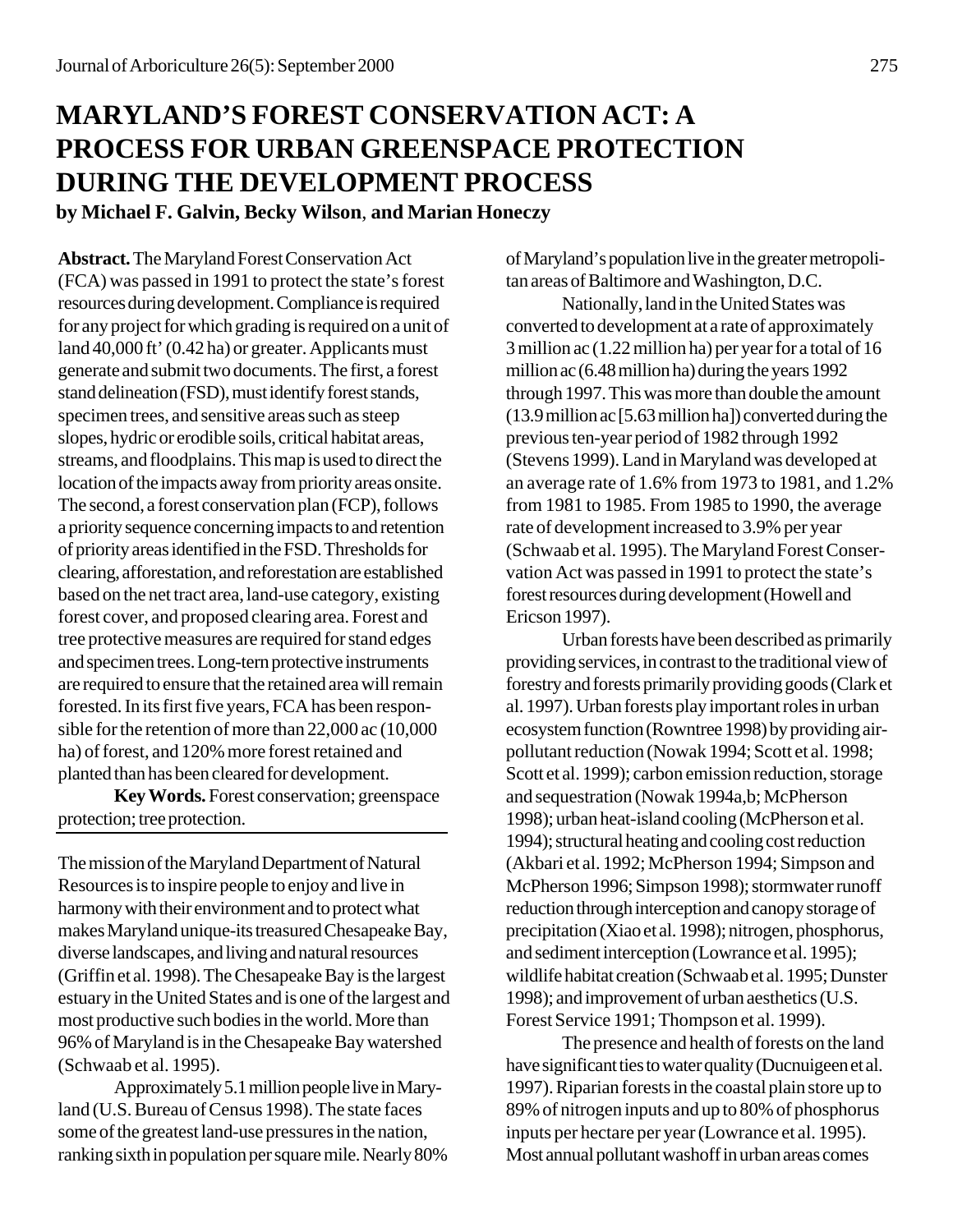during the "first flush" of storm events; small storms are responsible for most such washoff. Urban forests are most effective at interception during this type of rainfall event (Xiao et al. 1998). Stormwater flow during a peak storm event in the Baltimore-Washington corridor increased by an estimated 540 million ft<sup>3</sup>, or 19%, over the past 25 years due to canopy loss (American Forests 1999).

#### **THE FOREST CONSERVATION PROCESS**

Compliance is required for any project in which subdivision or grading is necessary on a unit of land 40,000 ft' (0.42 ha) or greater. Applicants must generate and submit two documents. The first is a forest stand delineation (FSD). The FSD must identify forest stands, specimen trees, and sensitive areas such as steep slopes, hydric or erodible soils, critical habitat areas, streams, and floodplains. This map is used as a tool to direct the location of the impacts away from priority areas onsite to portions of the site with less environmental value. The second submittal is a forest conservation plan (FCP). In this portion of the process, a priority sequence is followed related to impacts to and retention of priority areas identified in the FSD. Thresholds for clearing, afforestation, and reforestation are established based on the net tract area (the total area of a site, minus any area where forest clearing is restricted by local law or program), the landuse category, the existing forest cover, and the proposed clearing area. Forest and tree protective measures are required for stand edges and specimen trees. Long-term protective instruments (covenants, easements, etc.) are required to ensure that the retained area will remain forested. The required documents (FSD and FCP) must be prepared by a Maryland licensed forester, a Maryland licensed landscape architect, or other qualified professional as determined by the Maryland Department of Natural Resources-Forest Service.

### **FOREST STAND DELINEATIONS**

"Forest" is defined as a biological community dominated by trees and other woody plants covering a land area of 10,000 ft<sup>2</sup> (0.1 ha) or more, having a minimum density of 100 trees per acre and with a minimum of 50% of those having a dbh of at least 2 in. (5 cm). Forest includes areas that have been cut but not cleared.

The FSD is the methodology for evaluating the existing natural features and vegetation on a site proposed for development, taking into account the environmental elements that shape or influence the structure or makeup of a plant community. The FSD submission includes an application, a site vicinity map, and an environmental features map (FSD map). The site vicinity map puts the site in its larger context and includes the surrounding area, major roads, political boundaries, adjacent land uses, and forested areas, at a minimum scale of  $1" = 2,000' (1:24,000)$ . The FSD map includes information such as that found in the site vicinity map, as well as topographic contours and intervals, steep slopes greater than 25%, 100-year nontidal floodplains, intermittent and perennial streams and their buffers (50-ft [ 15-m] width around streams), nontidal or tidal wetlands and their buffers, soil classifications, designated critical habitat areas (a critical habitat for an endangered species), proposed limits of



**Figure 1. Preliminary environmental features map.**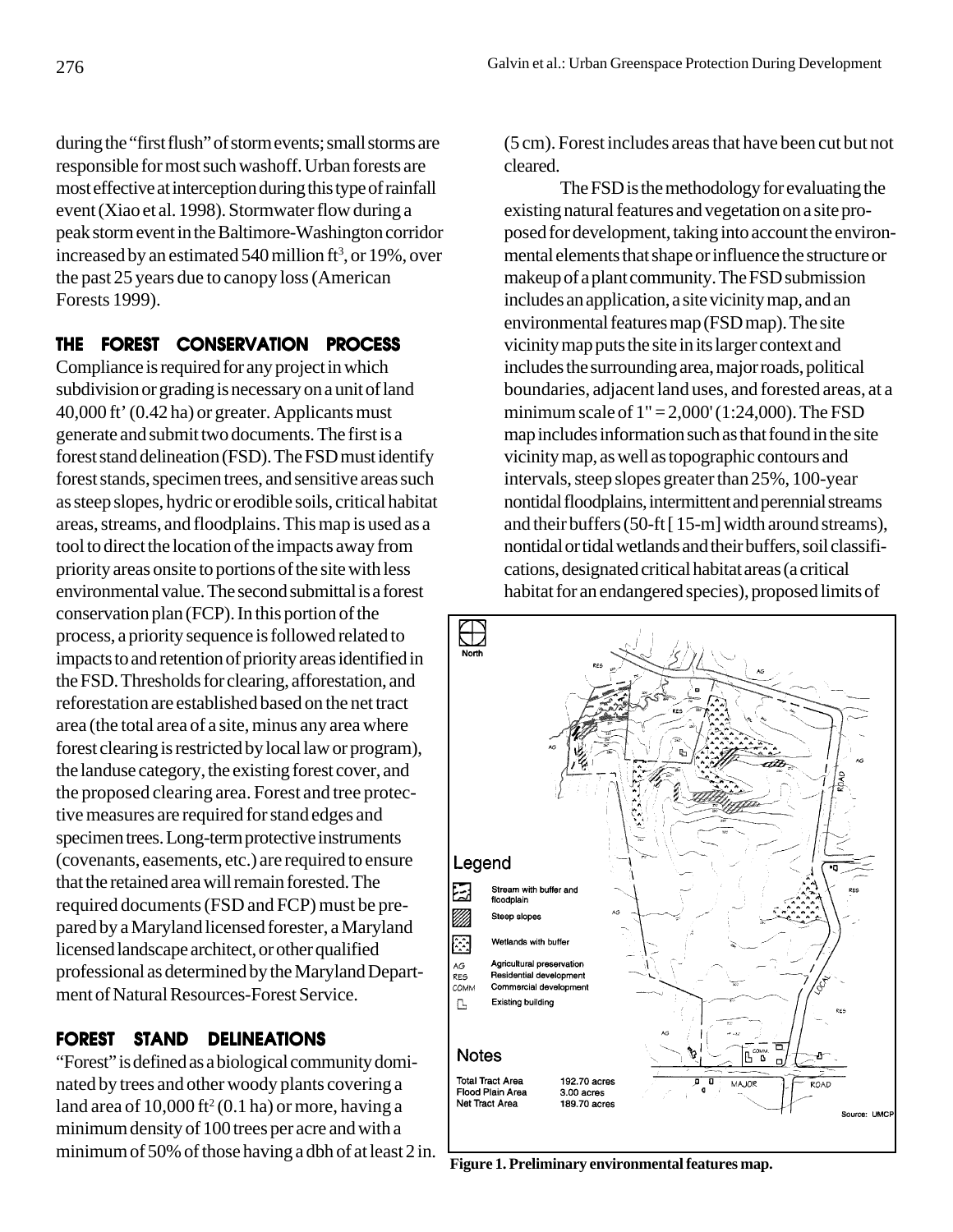

#### **Figure 2. Full forest stand delineation map.**

disturbance, and areas proposed for long-term forest protection (Figure 1 and Figure 2). The FSD map is reviewed to prioritize areas within the site for environmental function.

Depending on site conditions, one of three levels of FSD may be submitted. If the activity is to occur on an applicable area where no forest exists or where no forest will be impacted and if the forest will be placed in long-term protection, a simplified version of FSD may be used (no narrative or sampling is required). If existing forest will be impacted but all priority areas will be retained and retention will be equal to or greater than the break-even point (the point at which forest conservation  $\lceil \bullet \rceil$ requirements can be met through retention alone, without reforestation or afforestation), an intermediate version of FSD may be used (limited field sampling required; narrative may be submitted as notes on the FSD). If priority forests will be cleared, if forest will be cleared below the breakeven point, or if forest will be cleared below the afforestation threshold, a full FSD must be submitted (plot sampling, analysis and narrative, and fc est stand summary required).

## **FOREST CONSERVATION PLANS**

The FCP is the part of the site development plan that ensures forest retention, reforestation, or afforestation will be accomplished. The FCP submittal includes an application; an approved FSD map and narrative; a forest conservation map; forest retention, reforestation, or afforestation calculations; and a longterm protective instrument (covenant, easement, etc.) to ensure the maintenance and retention of designated forested areas (Figure 3 and Figure 4).

The forest conservation map contains information on the limits of disturbance, a long-term protective instrument, and forest retention areas with locations and specifications for retention and protection, including the construction sequence. Any planting (onsite or offsite) is accompanied by a map with a planting plan and plan specifications and information related to site preparation and planting schedules (species lists, amounts and totals, stocking levels, etc.). The goal of the FCP in site planning is to maintain forest at or above the break-even point



**Figure 3. Site development plan before fores conservation plan.**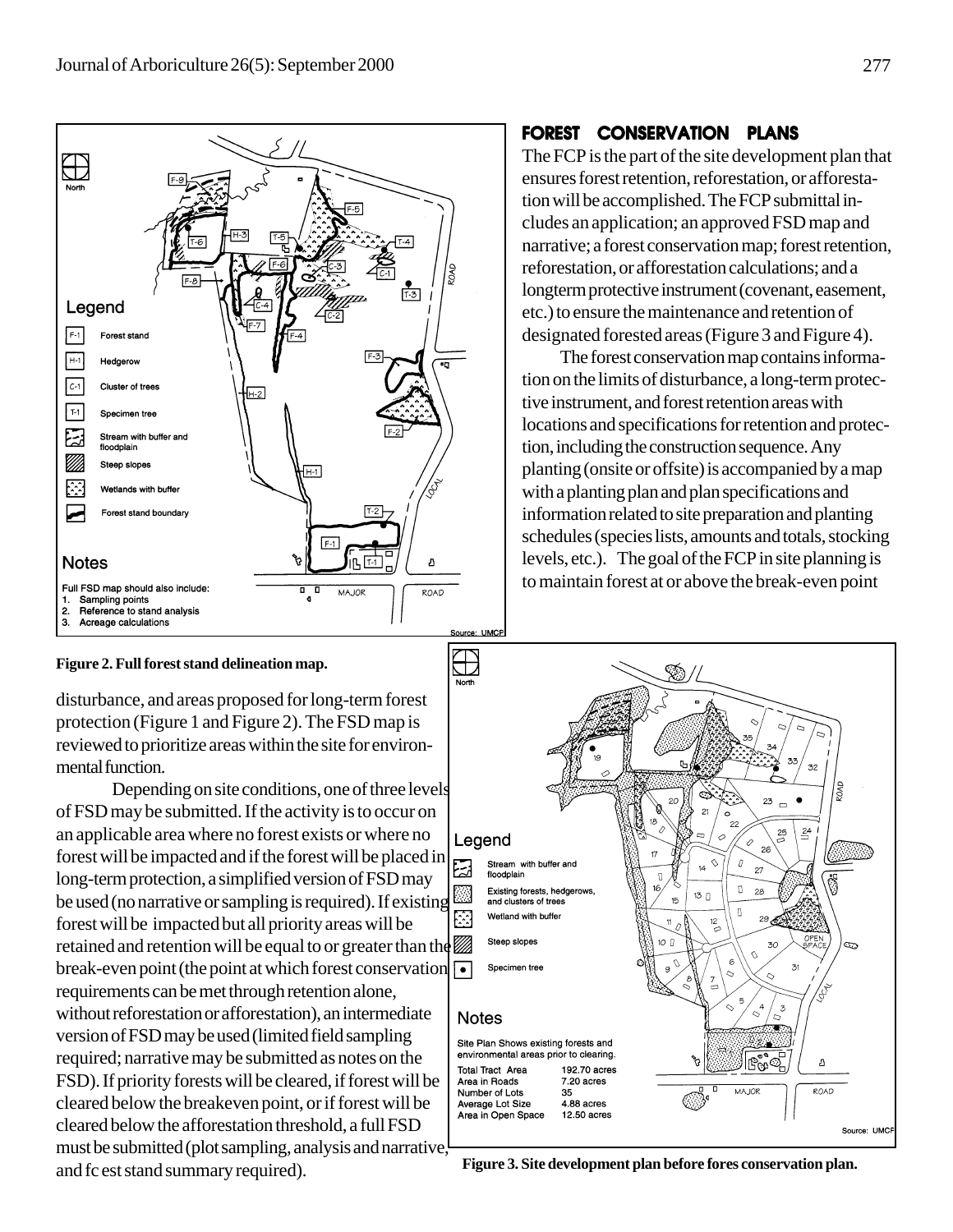

#### **Figure 4. Forest conservation plan. map.**

while protecting all priority forests and sensitive areas onsite as determined by the FSD map. Priority areas (areas that are sensitive, contain priority forests, or provide significant environmental function-such as wetlands; intermittent and perennial streams and their buffers; areas in the 100-year floodplain in a watershed of 400 acres or more or that include Class III waters; steep slopes; critical habitats; forest contiguous to offsite forest; rare, threatened, or endangered species; and specimen trees), including the critical root zones (CRZs) of any specimen trees scheduled for retention, must be protected by the installation of tree protective fencing or other approved devices. The CRZ is a circular region measured outward from a tree trunk representing the area of the roots that must be maintained or protected for the tree's survival. The CRZ is 1 ft (0.3 m) of radial distance for every inch of tree diameter measured at 4.5 ft (1.3 m) above the ground, with a minimum radius of 8 ft (2.4 m). For specimen trees, the critical root zone is 1.5 ft (0.45 m) for every inch of tree diameter. Specimen trees are trees with a dbh of 30 in. (75 cm) or more, or trees having 75% or more of the diameter of the current state champion for

that species. This includes champion trees, which are the largest trees of their species within the United States, the state, county, or municipality as determined by the Maryland Department of Natural Resources.

The final document is a long-term protective instrument, such as a conservation easement, deed restriction, covenant, or other legally binding agreement ensuring that the area retained, reforested, or afforested remains forest. If the terms of the FCP are violated, enforcement actions may be taken, including re- vocation of the FCP; issuance of a stop-work order (this causes the entire project to halt until the situation is resolved); restoration of the area destroyed, if applicable; requirement of non-compliance fees (at least US\$0.30 per square foot of area in question; more in some jurisdictions); or payment of up to US\$l,000 per day for each day a FCP violation continues.

With the exception of federal and state-funded building projects, which are reviewed by state personnel, the act is administered locally by the planning and zoning agencies of local jurisdictions. Local

jurisdictions create their own programs, which must be at least as stringent as the state program. This allows for a certain degree of program alteration to suit the particular needs and desires of a community.

In its first five years, FCA has been responsible for the retention of 22,508 ac (10,025 ha) of forest and 4,314 ac (1,960 ha) of reforestation compared to 12,210 ac (5,550 ha) of forest clearing during the development process. One-hundred-twenty percent more forest has been retained and planted than has been cleared. Approximately 65% of existing forest was retained and approximately 35% was cleared during development.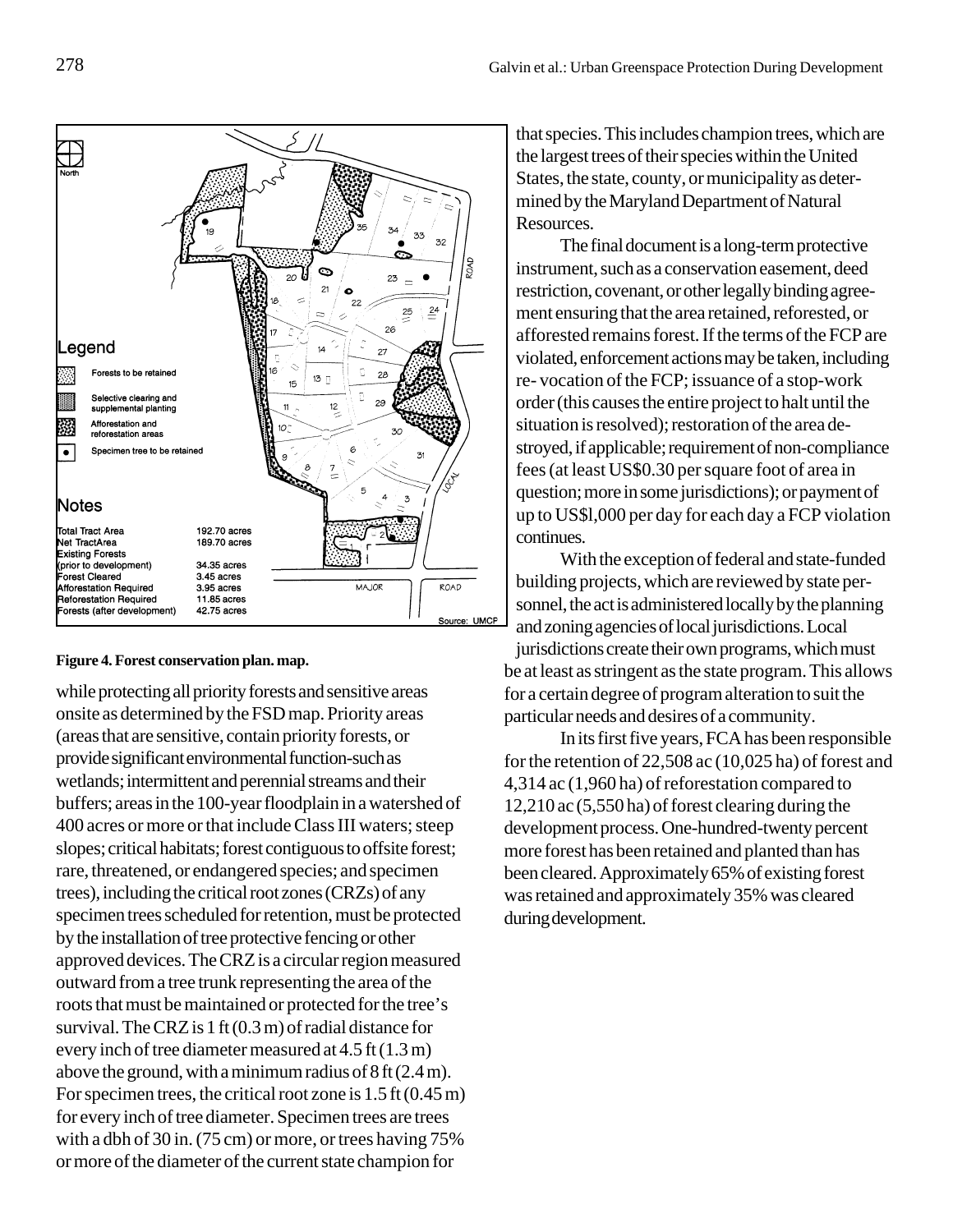#### **LITERATURE CITED**

- Akbari, H., S. Davis, S. Dorsano, J. Huang, and S. Winnett. 1992. Cooling Our Communities: A Guidebook on Tree Planting and Ught-Colored Surfacing. Government Printing Office, Washington, D.C. 217 pp.
- American Forests. 1999. Regional ecosystem analysis: Chesapeake Bay region and the Baltimore-Washington corridor: Calculating the value of nature. American Forests, Washington, D.C. 8 pp.
- Clark, J.R., N.P: Matheny, G. Cross, and V. Wake. 1997. A model of urban forest sustainability. J. Aboric. 23:17- 30.
- Ducnuigeen, J., K. Willard, and R.C. Steiner. 1997. Relative Nutrient Requirements of Plants Suitable for Riparian Vegetated Buffer Strips. ICPRB Repon Number 97-4. Interstate Commission on the Potomac River Basin, Rockville, MD. 38 pp.
- Dunster,J.A. 1998. The role of arborists in providing wildlife habitat and landscape linkages throughout the urban forest. J. Arboric. 24:160-167.
- Griffin, J.R. 1998. Action agenda for 1998 and beyond. The Natural Resource. Winter 1998:18-20.
- Honeczy, M., and J. Chapman. 1999. The Forest Conservation Act: A Five- Year Review State of Maryland, Department of Natural Resources, Forest, Wildlife & Heritage Service, Forest Service, Annapolis, MD. 86 pp.
- Howell, G.P:, and T. Ericson (Eds.) 1997. State Forest Conservation Technical Manual, 3rd edition. State of Maryland, Department of Natural Resources, Division of State Documents, Annapolis, MD. 80 pp.
- Lowrance, R., L.S. AItier, J.D. Newbold, R.R. Schnabel, P.M. Groffman, J.M. Denver, D.I. Correll, J.W Gilliam, J.L. Robinson, R.B. Brinsfield, K.W Staver, W. Lucas, and A.H. Todd. 1995. Water-Quality Functions of Riparian Forest Buffer Systems in the Chesapeake Bay Watershed. Nutrient Subcommittee of the Chesapeake Bay Program, U.S. Environmental Protection Agency, Chesapeake Bay Program Office, Annapolis, MD. 67 pp.
- McPherson, E.G. 1994. Energy-saving potential of trees in Chicago, pp 95-114. In McPherson, E.G., D.J. Nowak, and R.A. Rowntree (Eds.). 1994. Chicago's Urban Forest Ecosystem: Results of the Chicago Urban Forest Climate Project. USDA Forest Service, Northeastern Forest Experiment Station General Technical Report NE-GTR-186.
- McPherson, E.G. 1998. Atmospheric carbon dioxide reduction by Sacramento's urban forest. J. Arboric. 24:215-223.
- McPherson, E.G., D.J. Nowak, and R.A. Rowntree (Eds.). 1994. Chicago's Urban Forest Ecosystem: Results of the Chicago Urban Forest Climate Project. USDA Forest Service, Northeastern Forest Experiment Station General Technical Report NE-GTR-186.
- Nowak, D.J. 1994a. Air pollution removal by Chicago's urban forest, pp. 63-82. In McPherson, E.G., D.J. Nowak, and R.A. Rowntree (Eds.). 1994. Chicago's Urban Forest Ecosystem: Results of the Chicago Urban Forest Climate Project. USDA Forest Service, Northeastern Forest Experiment Station General Technical Report NE-GTR-186.
- Nowak, D.J. 1994b. Atmospheric carbon dioxide removal by Chicago's urban forest, pp 83-94. In McPherson, E.G., D.J. Nowak, and R.A. Rowntree (Eds.). 1994. Chicago's Urban Forest Ecosystem: Results of the Chicago Urban Forest Climate Project. UsDA Forest Service, Northeastern Forest Experiment Station General Technical Report NE-GTR-186.
- Rowntree, R.A. 1998. Urban forest ecology: Conceptual points of departure. J. Arboric. 24:62-71.
- Schwaab, E.C., L. Alban, J. Riley, R. Rabaglia, and K.E. Miller. 1995. Maryland's Forests: A Health Report. Maryland Department of Natural Resources-Forest Service, Annapolis, MD. 48 pp.
- Scott, K.I., E.G. McPherson, and J.R Simpson. 1998. Air pollutant uptake by Sacramento's urban forest. J. Arboric. 24:224-234.
- Scott, K.I., J.R. Simpson, and E.G. McPherson. 1999. Effects of tree cover on parking lot microclimate and vehicle emissions. J. Arboric. 25:129-142.
- Simpson, J.R. 1998. Urban forest impacts on regional cooling and heating energy use: Sacramento County case study, J. Arboric.24:201-214.
- Simpson, J.R., and E.G. McPherson. 1996. Potential of tree shade for reducing residential energy use in California. J. Arboric.22:10-18.
- Stevens, WK. 1999. Sprawl quickens its attack on forests. New York Times. Science Desk. December 7, 1999.
- Thompson, R., R. Hanna, J. Noel, and D. Piirto. 1999. Valuation of tree aesthetics on small urban interface properties. J. Arboric. 25:225-234.
- United States Bureau of Census, Population Estimates Program. 1998. State Population Estimates and Demographic Components of Population Change: July 1, 1997 to July 1, 1998. ST-98-1. Population Division, U.S. Bureau of Census, Washington, D.C.
- United States Department of Energy. 1992. Saving Energy by Managing Urban Heat Islands: Something We Can Do About the Weather! U.S. Department of Energy, Washington, D.C. 205858 pp.
- United States Forest Service. 1991. Urban and Community Forestry: A Guide for the Northeast and Midwest United States. Benefits and Values Factsheet. USDA Forest Service, Washington, D.C. 19 pp.
- Xiao, Q., E.G. McPherson, J.R. Simpson, and S.L. Ustin. 1998. Rainfall interception by Sacramento's Urban Forest. J. Arboric. 24:235-244.